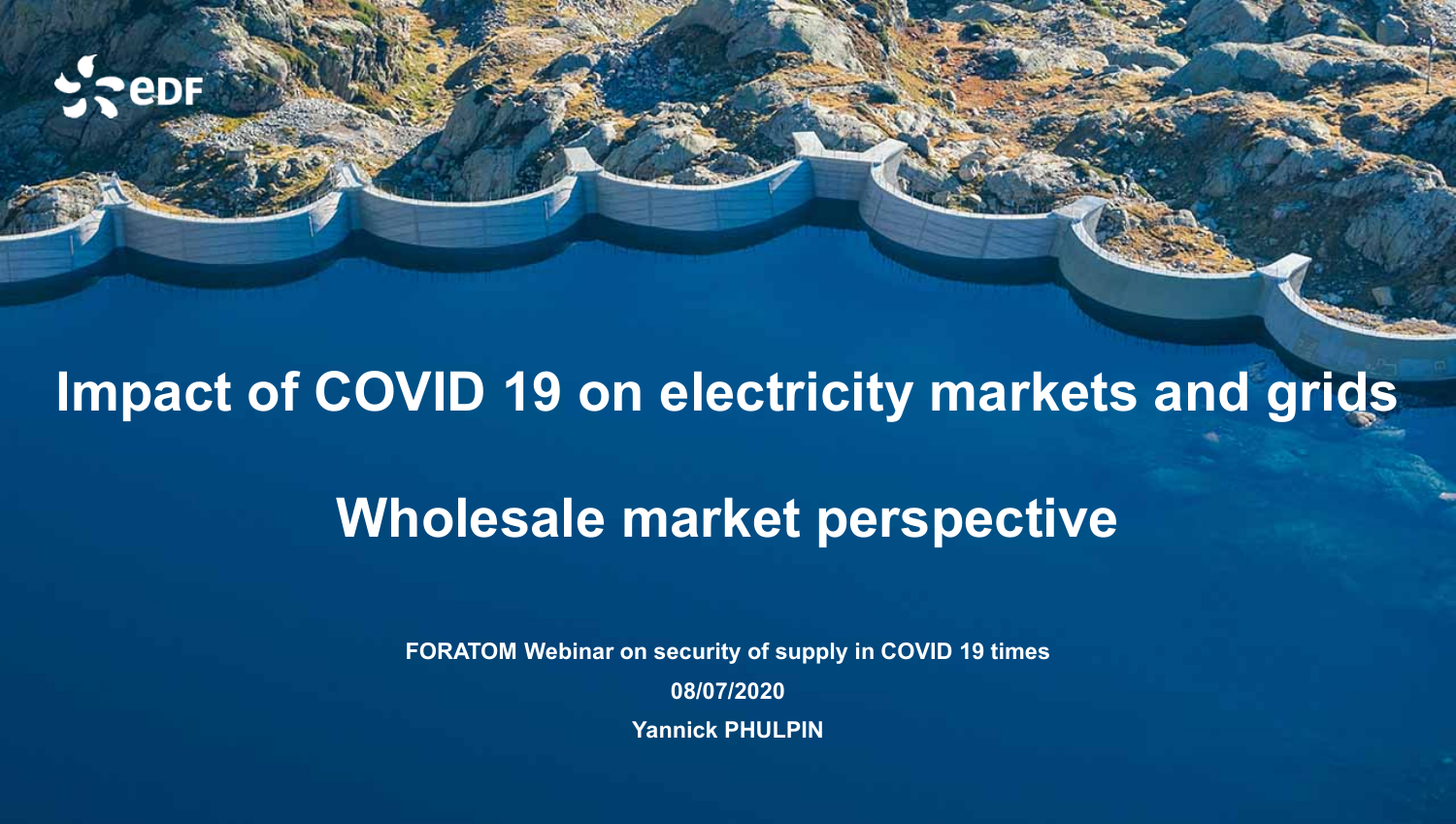### **COVID 19 Vs short-term electricity markets**

**Electricity markets have continuously delivered short term signals during the COVID crisis:**

- continued functioning of forward & futures markets, incl. long-term transmission rights
- continued operation of day-ahead auctions & ID continuous markets

**The particular conditions have revealed some failures**, e.g. :

- high frequency and depth of negative price events, mainly due to poor design of susbidy schemes for RES
- external constraints on exchange capacities leading to inefficient discrimination of imports (e.g. Italy North borders)
- Challenges for system operators to address downwards balancing in times of high RES generation

**System operation and support schemes should be improved to get future proof**